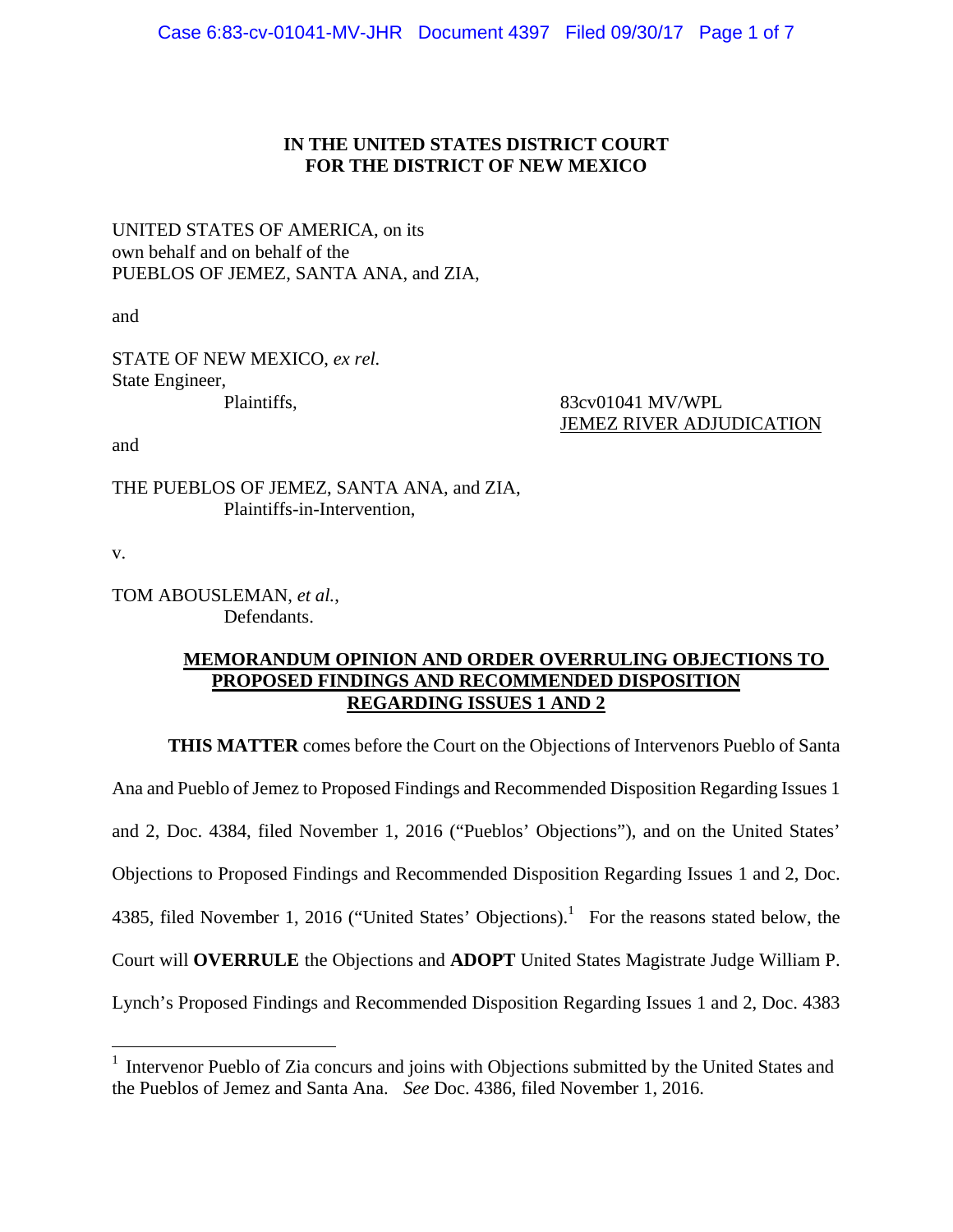("PFRD").

The parties requested that the Court rule on the following legal issues before proceeding

with the adjudication of the Pueblos' water rights claims:

trust lands?

| Issue No. 1:<br>Have the Pueblos ever possessed aboriginal water rights in<br>connection with their grant or trust lands, and if so, have those<br>aboriginal water rights been modified or extinguished in any way by<br>any actions of Spain, Mexico or the United States? |  |                                                                                                                     |
|------------------------------------------------------------------------------------------------------------------------------------------------------------------------------------------------------------------------------------------------------------------------------|--|---------------------------------------------------------------------------------------------------------------------|
| Sub-issue:                                                                                                                                                                                                                                                                   |  | Did the Acts of 1866, 1870 and 1877 have any effect on the<br>Pueblos' water rights and, if so, what effect?        |
| Sub-issue:                                                                                                                                                                                                                                                                   |  | Did the Pueblo Lands Acts of 1924 and 1933 have any<br>effect on the Pueblos' water rights and, if so, what effect? |
| Sub-issue:                                                                                                                                                                                                                                                                   |  | Did the Indian Claims Commission Act have any effect on<br>the Pueblos' water rights and, if so, what effect?       |
| Issue No. 2:                                                                                                                                                                                                                                                                 |  | Does the <i>Winans</i> doctrine apply to any of the Pueblos' grant or                                               |

Doc. 4363 at 2. "Aboriginal title denotes an interest that an Indian tribe possesses in land . . . [and] is not a property right but amounts to a right of occupancy which the sovereign grants and protects against by intrusion by third parties . . .[and] includes the use of the waters and natural resources on those lands where the Indians hold aboriginal title." PFRD at 2-3 (citations omitted). "*Winans* rights essentially are recognized aboriginal rights." PFRD at 13 (citation omitted).

 In addressing Issue No. 1, its sub-issues and Issue No. 2, United States Magistrate Judge William P. Lynch considered the briefs of the parties, the testimony and expert reports of the expert witness for the United States and Pueblos, Charles R. Cutter, Ph.D., and the expert witness for the State, Professor G. Emlen Hall, and relevant law. *See* PFRD at 2. Judge Lynch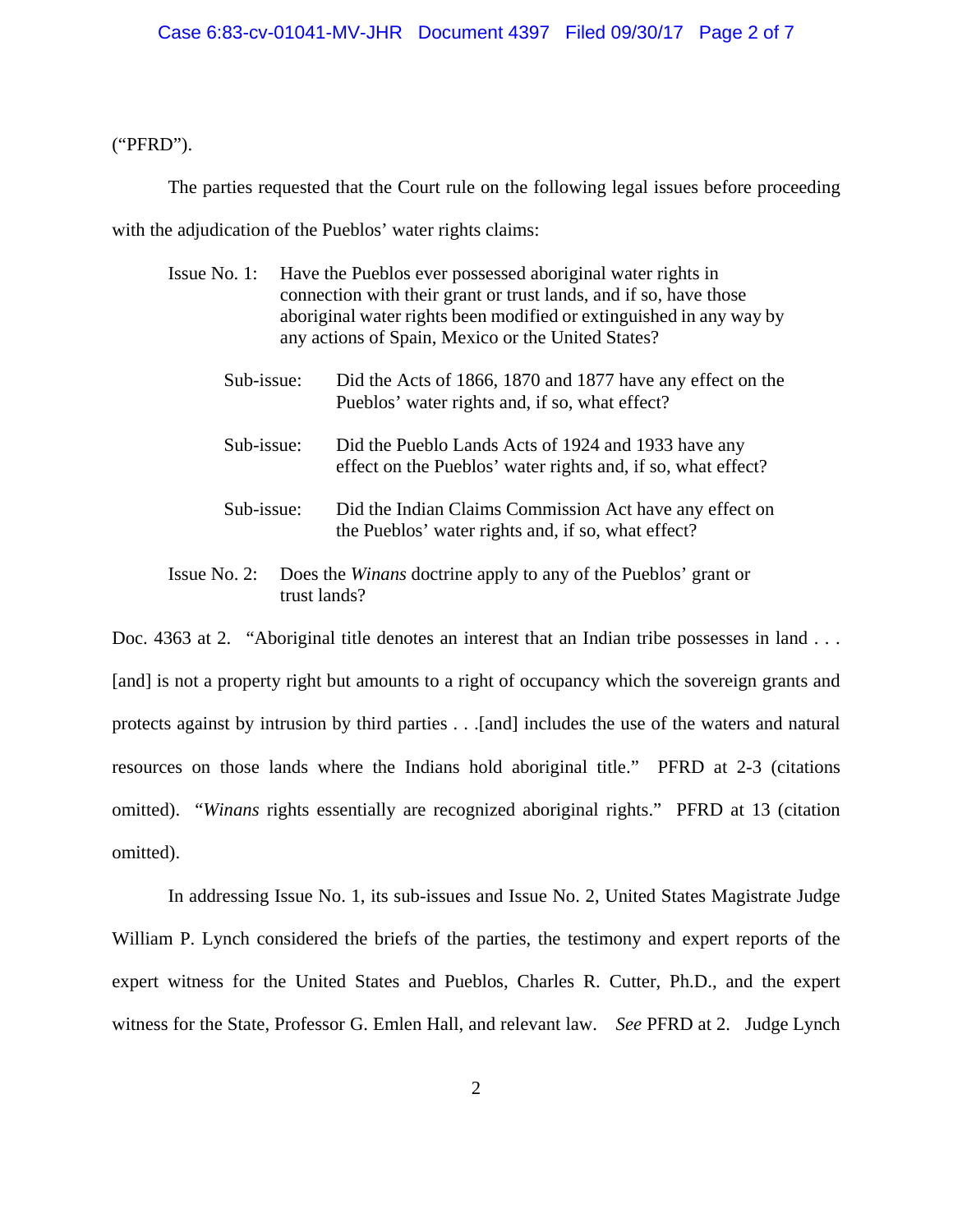concluded:

I recommend that the Court find that the Pueblos of Jemez, Santa Ana, and Zia actually and exclusively used water continuously for a long time before the Spanish occupation of New Mexico, and thus conclude that the Pueblos possessed aboriginal water rights in connection with their grant or trust lands prior to the arrival of the Spanish. Further, I recommend that the Court find that Spain imposed a legal system to administer the use of public waters which extinguished the Pueblos' right to increase their use of public water without restriction, and that Spain's exercise of complete dominion over the use of public waters extinguished the Pueblos' aboriginal water rights. Finally, I recommend that the Court conclude that the *Winans* doctrine does not apply to any of the Pueblos' grant or trust lands.

### PFRD at 14.

The United States and the Pueblos object to Judge Lynch's findings and conclusion that

Spain extinguished the Pueblos' aboriginal water rights. *See* Pueblos' Objections at 21-22;

United States' Objections at 24-25.

In concluding that Spain extinguished the Pueblos' aboriginal water rights, Judge Lynch

stated:

"*Santa Fe Pacific* indicates that Indian title can be extinguished in a number of ways including 'by treaty, by the sword, by purchase, by the exercise of complete dominion adverse to the right of occupancy, or otherwise.' 314 U.S. at 347. The Supreme Court more recently has indicated that 'Congressional intent to authorize the extinguishment of Indian title must by 'plain and unambiguous,'—that is, it either 'must be expressed on the face of the Act *or be clear from the surrounding circumstance and legislative history.'"* . . . . I find that Spain imposed a legal system to administer the use of public waters and that regalía<sup>2</sup> ended the Pueblos' exclusive use of the public waters and subjected the Pueblos' later use of public waters to potential repartimientos.<sup>3</sup> Such a system is a plain and unambiguous

<sup>&</sup>lt;sup>2</sup> "Regalía' refers to the right of 'the Crown [to exercise] supreme power over the administration, licensing, and adjudication of certain spheres of activity and kinds of resources.'" PFRD at 6. 3 "One way the crown could resolve conflicts and allocate rights to public waters was through the process of 'repartimiento.'" PFRD at 8. "A *repartimiento* was a quasi-judicial and administrative proceeding in which government officials applied controlling principles of equitable distribution to apportion available water supplies." *New Mexico v. Aamodt*, 618 F.Supp. 993, 998 (D.N.M. 1985) (Mechem, S.J.).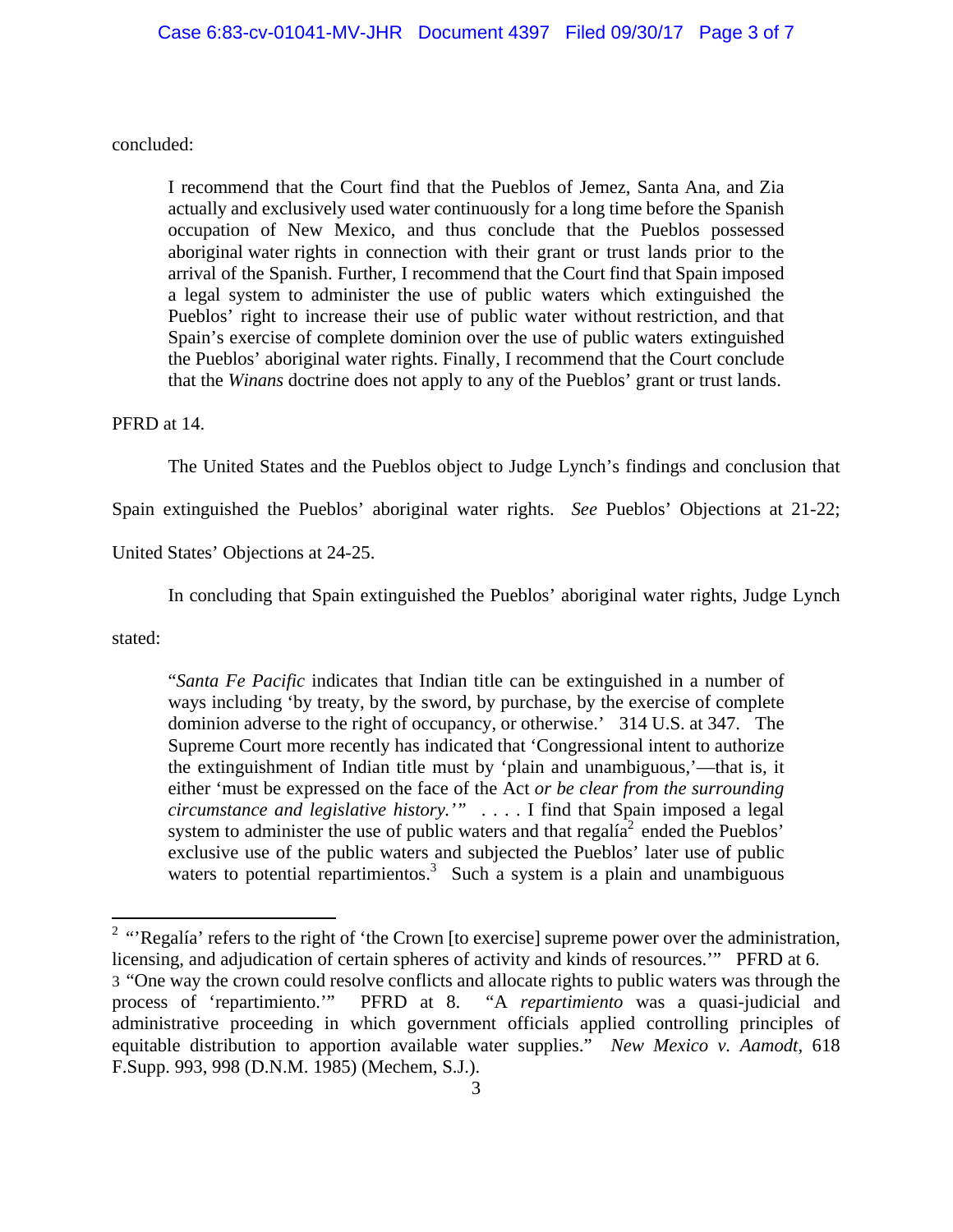indication that the Spanish crown extinguished the Pueblos' right to increase their use of public water without restriction and as such is an exercise of complete dominion adverse to the Pueblos' aboriginal right to use water.

PFRD at 12-13 (*emphasis in original*).<sup>4</sup>

 $\overline{a}$ 

 The United States and the Pueblos do not dispute that the sovereign can extinguish aboriginal title in a number of ways including "by treaty, by the sword, by purchase, by the exercise of complete dominion adverse to the right of occupancy, or otherwise." *See United States v. Santa Fe Pacific R. Co. R. Co.*, 314 U.S. 339, 347 (1941); Pueblos' Objections at 4 (stating *Santa Fe Pacific* "is unquestionably the leading authority in Supreme Court jurisprudence on the subject of Indian aboriginal title"); United States' Objections at 5 (stating Judge Lynch "correctly noted" the ways a sovereign can extinguish aboriginal title) (quoting *Santa Fe Pacific*). The United States and Pueblos contend that the mere imposition of Spanish sovereignty was insufficient to extinguish the Pueblos' aboriginal water rights.

 The United States and Pueblos argue that there was no affirmative act by Spain, such as a repartimiento, which shows plain and unambiguous intent to extinguish the Pueblos' aboriginal water rights. *See* United States' Objections at 6; Pueblos' Objections at 7-12. The Pueblos argue that "[i]f the mere imposition of a controlling legal regime, with no affirmative act adverse to Indian aboriginal rights, were nonetheless deemed to extinguish those rights, no aboriginal rights to land or water would have existed in the area of the Mexican cession at all. They would all have

<sup>4</sup> Extinguishment of the Pueblos' aboriginal water rights does not mean the Pueblos have no right to use the waters of the Jemez River stream system. When Mexico took over sovereignty from Spain by virtue of the Treaty of Cordova on August 21, 1821, the Mexican government affirmed that it would protect the property of all the inhabitants of New Spain. In the Treaty of Guadalupe Hidalgo of 1848, in which Mexico ceded the area to the United States, the United States agreed to protect rights recognized by prior sovereigns. *See* PFRD at 8-9.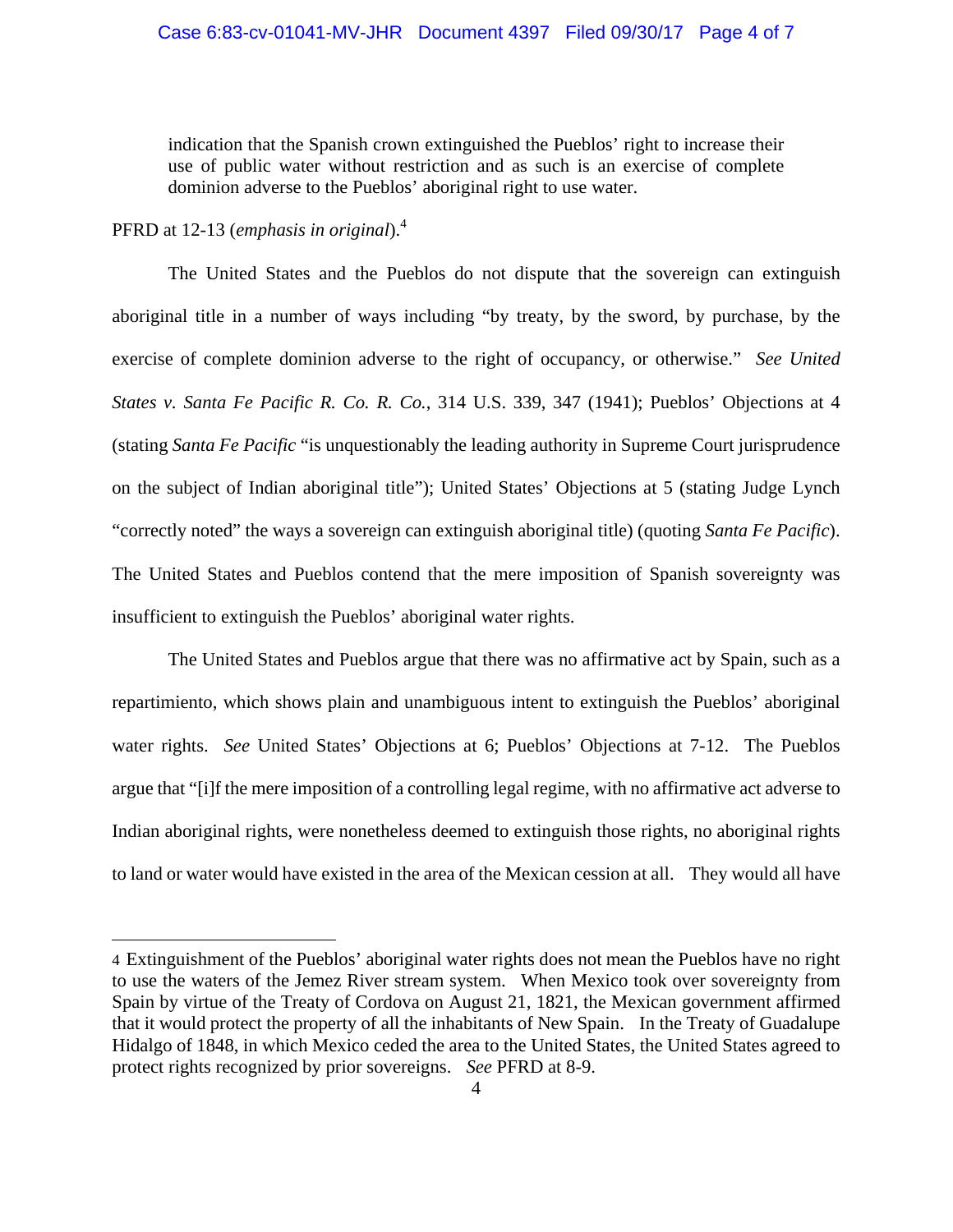### Case 6:83-cv-01041-MV-JHR Document 4397 Filed 09/30/17 Page 5 of 7

been extinguished upon the establishment of Spanish control of the area." Pueblos' Objections at 7-8.

 The United States and the Pueblos presented a similar argument to Judge Lynch who was not persuaded and stated: "According [to] the US/Pueblos' expert, Dr. Cutter, under Spanish and Mexican law, rights to land were separate from rights to water, and the Spanish and Mexican governments held the power to determine rights to public waters." PFRD at 13. Dr. Cutter testified that "the surface interest of land was a separate interest under Spanish and Mexican law from the mineral interests and from the interest in common public water sources." PFRD at 7 (quoting Dr. Cutter). Based on Dr. Cutter's statements, Judge Lynch concluded: "Thus, the Spanish government appears to have recognized aboriginal title to land, but did not recognize aboriginal title to the use of water." PFRD at 13. Judge Lynch also considered Dr. Cutter's statements in concluding that Spain's legal system was "a plain and unambiguous indication that the Spanish crown extinguished the Pueblos' right to increase their use of public water without restriction and as such is an exercise of complete dominion adverse to the Pueblos' aboriginal right to use water." PFRD at 13. "The Spanish crown insisted on its prerogative [exclusive right and power], or regalía, in matters pertaining to land, water, and other resources, but this regalía did not apply to properties owned by Indians." PFRD at 5-6 (quoting Dr. Cutter). The crown's "regalía included the power to determine the rights to public shared water" and "[t]he crown reserved the right to allocate access to public shared waters." PFRD at 7 (quoting Dr. Cutter).

 Having reviewed the testimony and expert reports of the expert witness for the United States and Pueblos, Charles R. Cutter, Ph.D., and the expert witness for the State, Professor G. Emlen Hall, the Court will overrule the objections of the United States and the Pueblos, and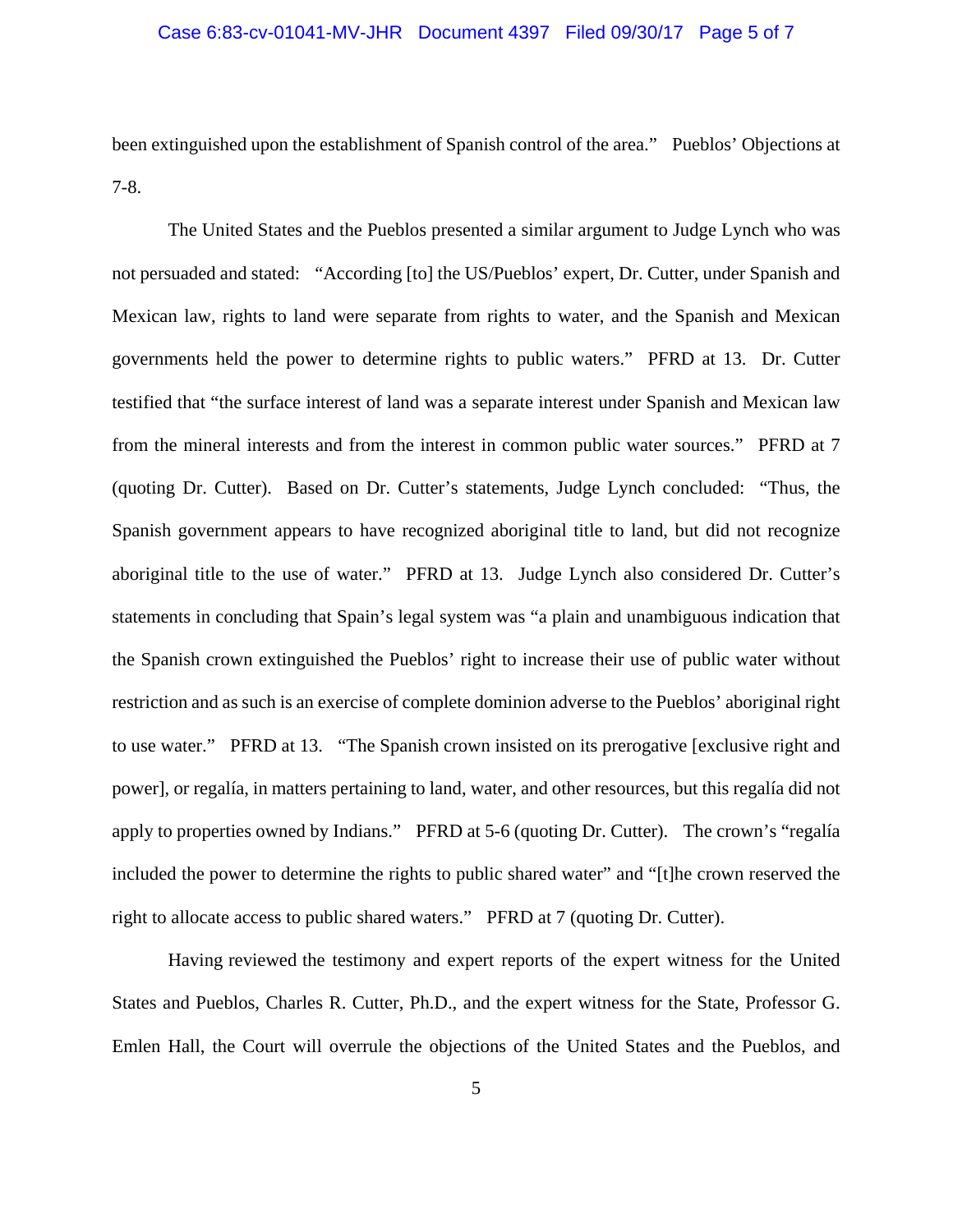### Case 6:83-cv-01041-MV-JHR Document 4397 Filed 09/30/17 Page 6 of 7

adopt United States Magistrate Judge William P. Lynch's Proposed Findings and Recommended Disposition Regarding Issues 1 and 2.

 According to the expert witness for the United States and Pueblos, Spain claimed its prerogative to "administrat[e], licens[e] and adjudicat[e] certain spheres of activity and kinds of resources," including "lands, fields, woodlands, pasturage, rivers and public waters." Cutter Report at 38. Although Spain recognized the Pueblos' pre-Spanish use of water and allowed the Pueblos to continue to use water,<sup>5</sup> Spain insisted on its exclusive right and power to determine the rights to public shared waters. *See* PFRD at 5-6 (quoting Dr. Cutter). Dr. Cutter agreed that Spain retained an interest in the use of all public waters sufficient to allow it "to adjust and readjust access" to public waters according to a complex list of factors, none of which was absolute and all of which applied simultaneously. Transcript at 128:3-17. Dr. Cutter stated that in Spanish civil and water law there was a general principle of no harm to other users and that under Spanish law the Pueblos did not have a right to expand their use of water if it were to the detriment of others. Transcript at 111-115, 138-139. According to Dr. Cutter, provisions in the *Recopilación de Indias*<sup>6</sup> provided that the woods, pastures, and waters were to be common to both the Spaniards and the Indians, and that the "rivers were to be used by everyone." Transcript at 168:19-169:2.

Prior to the arrival of the Spanish, the Pueblos were able to increase their use of public

 $\overline{a}$ 

<sup>5</sup> The State's expert, G. Emlen Hall, testified that the phrase "aboriginal title" does not appear anywhere in Spanish or Mexican law. Transcript at 284:22-285:1. *See also Pueblo de Zia v. United States*, 11 Ind. Cl. Comm. 131, 133 (1962) ("neither the Mexican nor Spanish governments at any time recognized that the Indians had 'aboriginal title' to these lands in the legal sense in which that term is used in our courts today)."

<sup>6</sup> The *Recopilación de Indias* is a compilation of the laws pertaining to Spain's overseas empires and was first published in 1681. Cutter Report at 6.